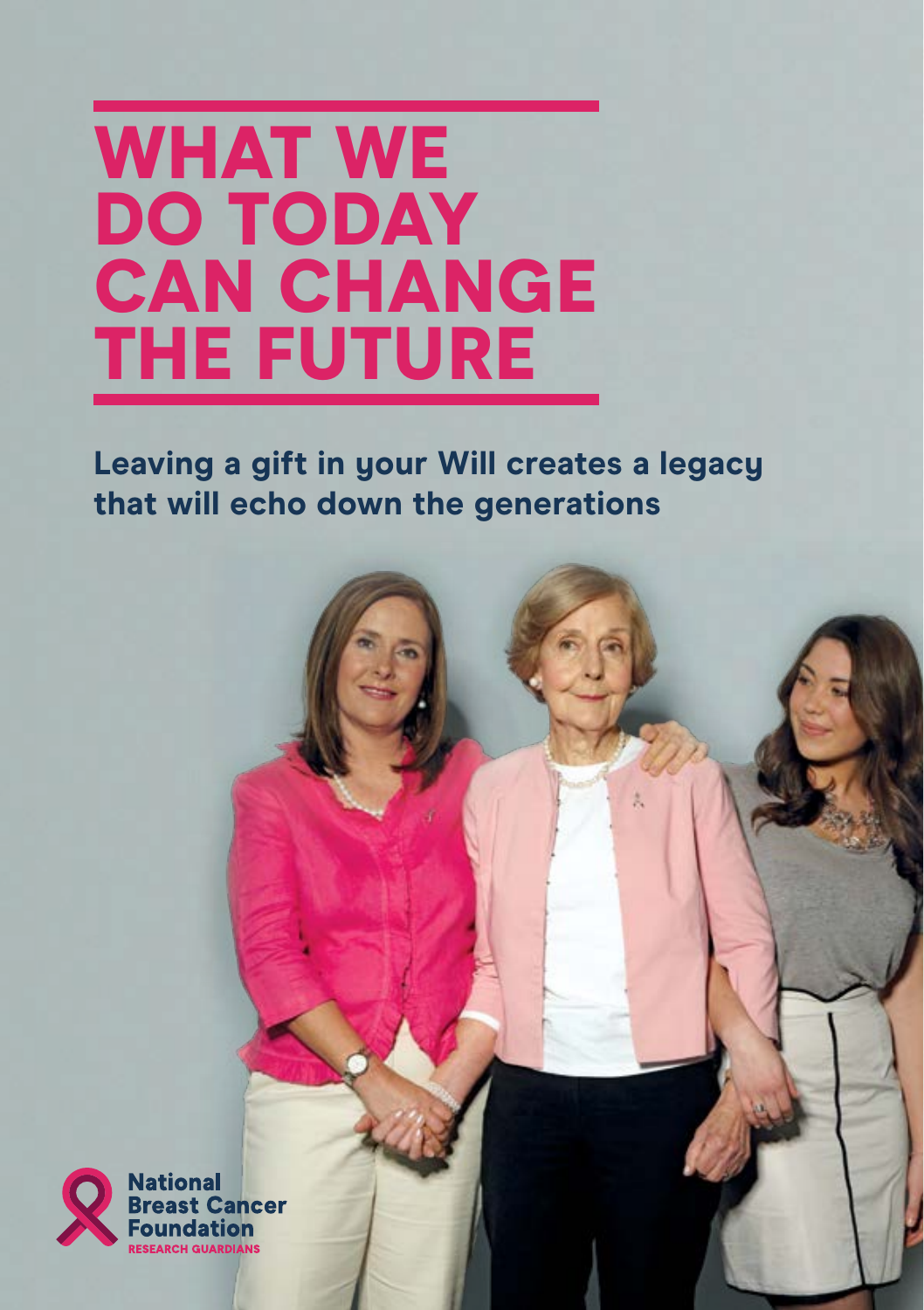BREAST CANCER **IS THE MOST COMMONLY** IAGNO CANCER IN AUSTRALIA

**INCIDENCE**  HAS INCREASED **BY36%**  IN **10YEARS**

**ABOUT**

**1** IN **700** 

**MEN WILL BE DIAGNOSED WITH BREAST CANCER IN THEIR LIFETIME**

**WOMEN WILL BE DIAGNOSED IN THEIR LIFETIME**

**1** IN **7**

LET'S END THIS TOGETHER

– Associate Professor Paul Beavis, NBCF-funded researcher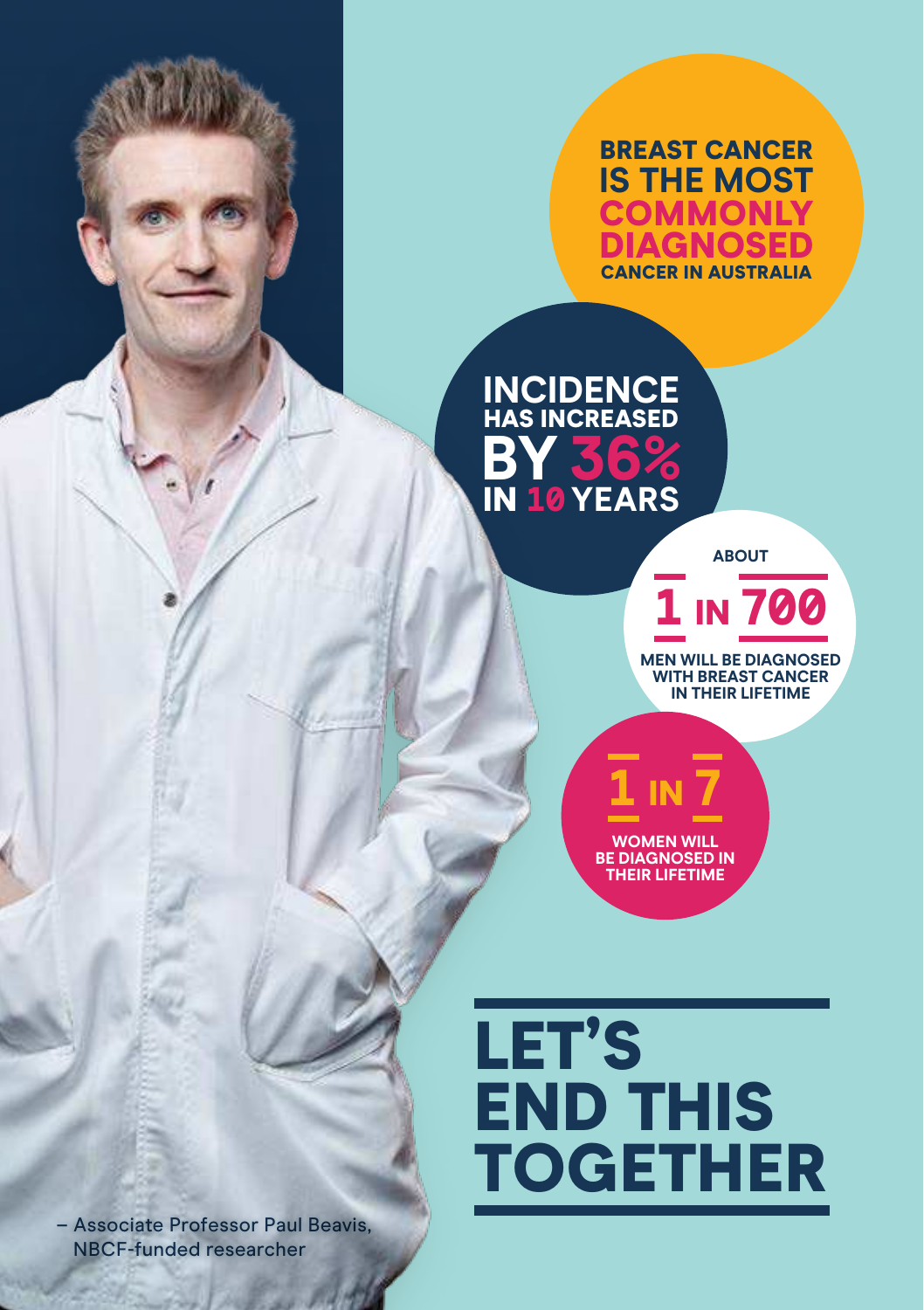

Breast cancer is now the most commonly diagnosed cancer in Australia. 55 Australians are diagnosed every day. Countless families are affected.

### **But together, we can stop breast cancer in its tracks. How? By investing in life-changing research.**

Over the last 28 years, through research we have managed to grow the five-year survival rate from breast cancer in Australia from 76% to 91.5% and rising. An incredible achievement. But the job's far from done.

The National Breast Cancer Foundation (NBCF) is funding and championing world-class research – research to develop new tests for early detection, treatments and interventions to improve outcomes for those affected, and ultimately – save lives.

Helping people live longer, better lives after a breast cancer diagnosis is a long-term goal requiring long-term funding. Leaving a gift in your Will is an opportunity to support this vision. It's a legacy that will alter the face and future of breast cancer in Australia.

### **At NBCF we pledge to keep problem solving. By leaving a gift in your Will, you are joining this pledge.**

Progress is only possible with the support of people like you. By including a gift in your Will to NBCF, you become a **Research Guardian** and are funding innovative and world-class research. Research that, in the future, will save lives. This is a legacy you can be proud to be a part of. You are leaving a gift to benefit countless future generations.

Please consider becoming a **Research Guardian** – and help create a better reality for people with breast cancer.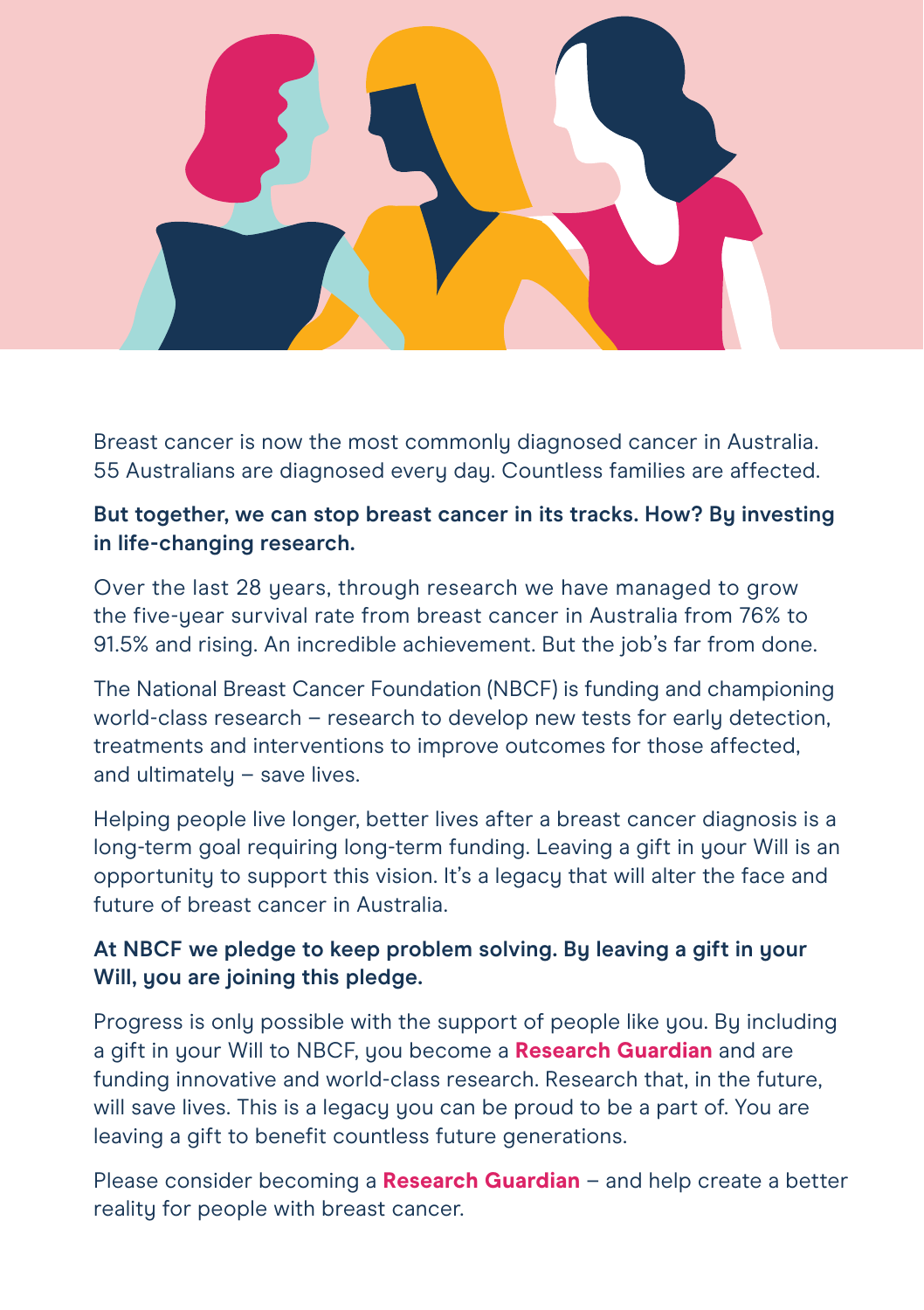# THE BEST WAY TO **PREDICT** THE FUTURE IS TO CREATE IT



Since the National Breast Cancer Foundation started in 1994, breast cancer survival rates have improved from 76% to 91.5% and rising. That's a huge testament to the power of medical research.

We've made an undeniable impact on the future of breast cancer in Australia. And it's only been made possible with the support of people like you. Despite improvements, over 3,100 lives are lost to breast cancer in Australia every year.

**By identifying, funding and championing world-class research, we can stop breast cancer in its tracks.**

### Meet Tracy

**Tracy and her sister Gail were both diagnosed with an aggressive form of breast cancer – almost 20 years apart.** 

Gail's cancer came first, already too advanced by the time it was detected. And tragically, she died within two years of her diagnosis. As Tracy recalls:

"Gail was just 45 when she found<br>a lump in her breast. The outlook a lump in her breast. The outlook in the mid-1990s was not that great. Although she commenced treatment, the options at the time didn't fit my sister's type of cancer, which had spread to her brain. Gail's daughters took care of her and she died at home with all of us there with her. It was one of the hardest things I've ever had to deal with. "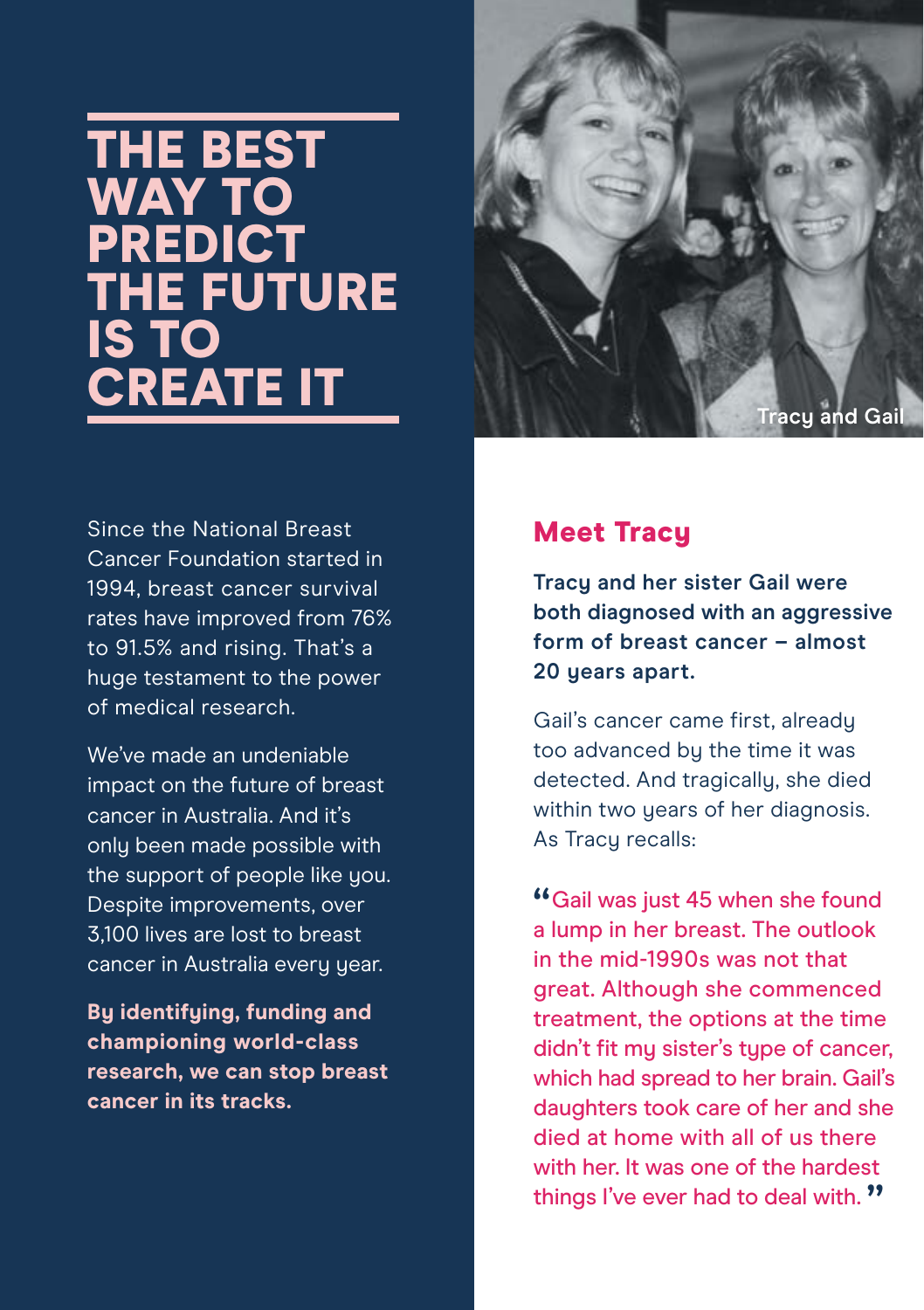

**Tracy enjoying life breast cancer** 

In the years since Gail's diagnosis, game-changing research has increased survival rates significantly. Many scientific breakthroughs have led to earlier detection and better treatment options – including those funded by NBCF.

20 years later, Tracy was diagnosed with triple negative breast cancer after one of her yearly mammograms.

Thankfully, Tracy's cancer had been detected early. The treatment she received was far less invasive than Gail's – successfully saving her life.

"I am so thankful that things have changed. There is now a much greater recognition and knowledge of familial breast cancer, especially triple negative breast cancer. We also now know of different treatments required for this particular type of cancer."

"When the doctor gave me<br>the all clear I was so hannu the all clear, I was so happy I couldn't help but cry. My only regret is that Gail and her family weren't able to benefit from these changes too. **"** 

**We're committed to a future where survival rates will be 100%. And your gift will make this possible.**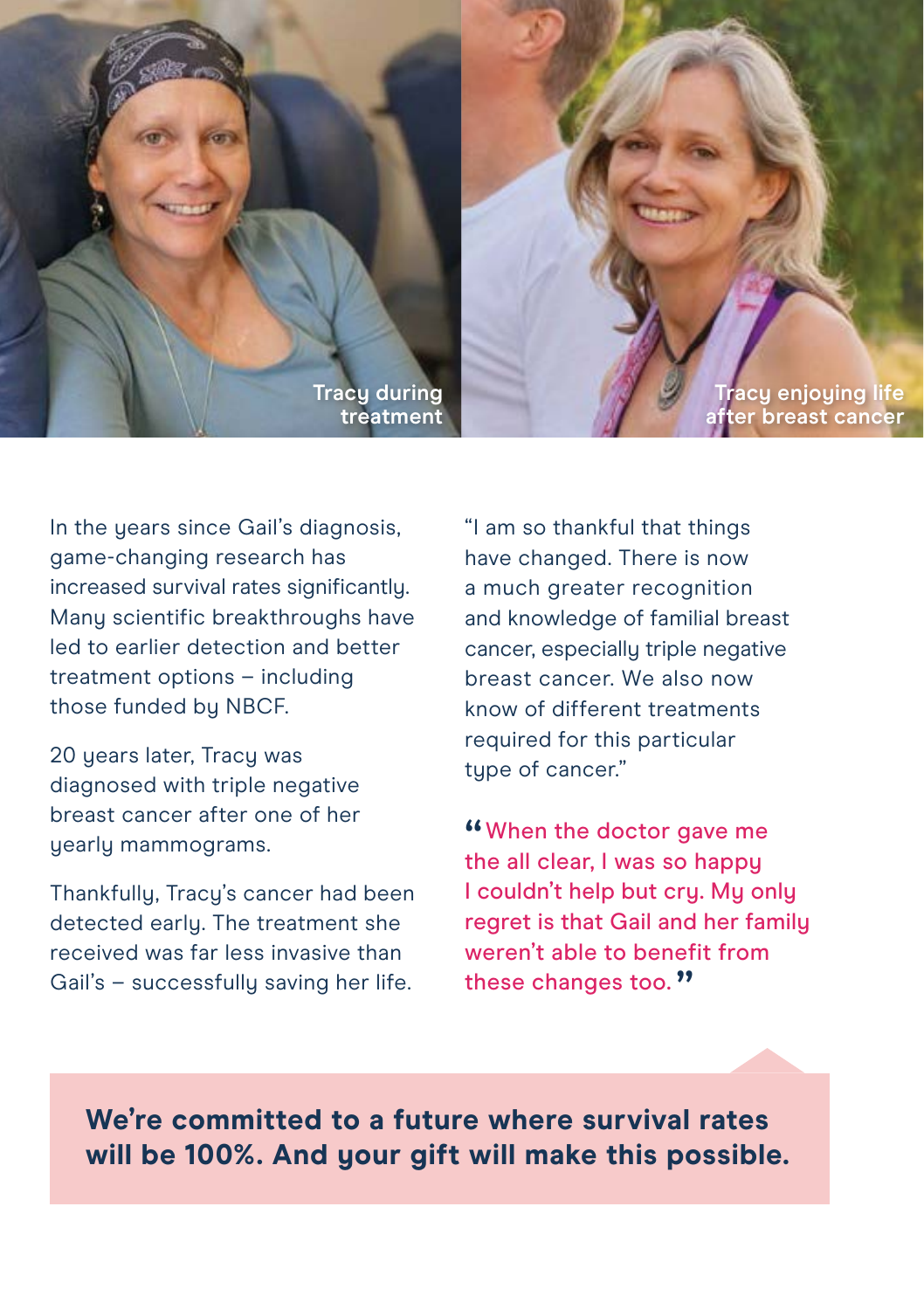# WE'RE **SERIOUS ABOUT SCIENCE**

**"** I have been fortunate that<br>the National Breast Cancer the National Breast Cancer Foundation has funded projects that allow me to be bold and investigate new frontiers."

 $\circledcirc$ 

– Professor Elgene Lim, NBCF Endowed Chair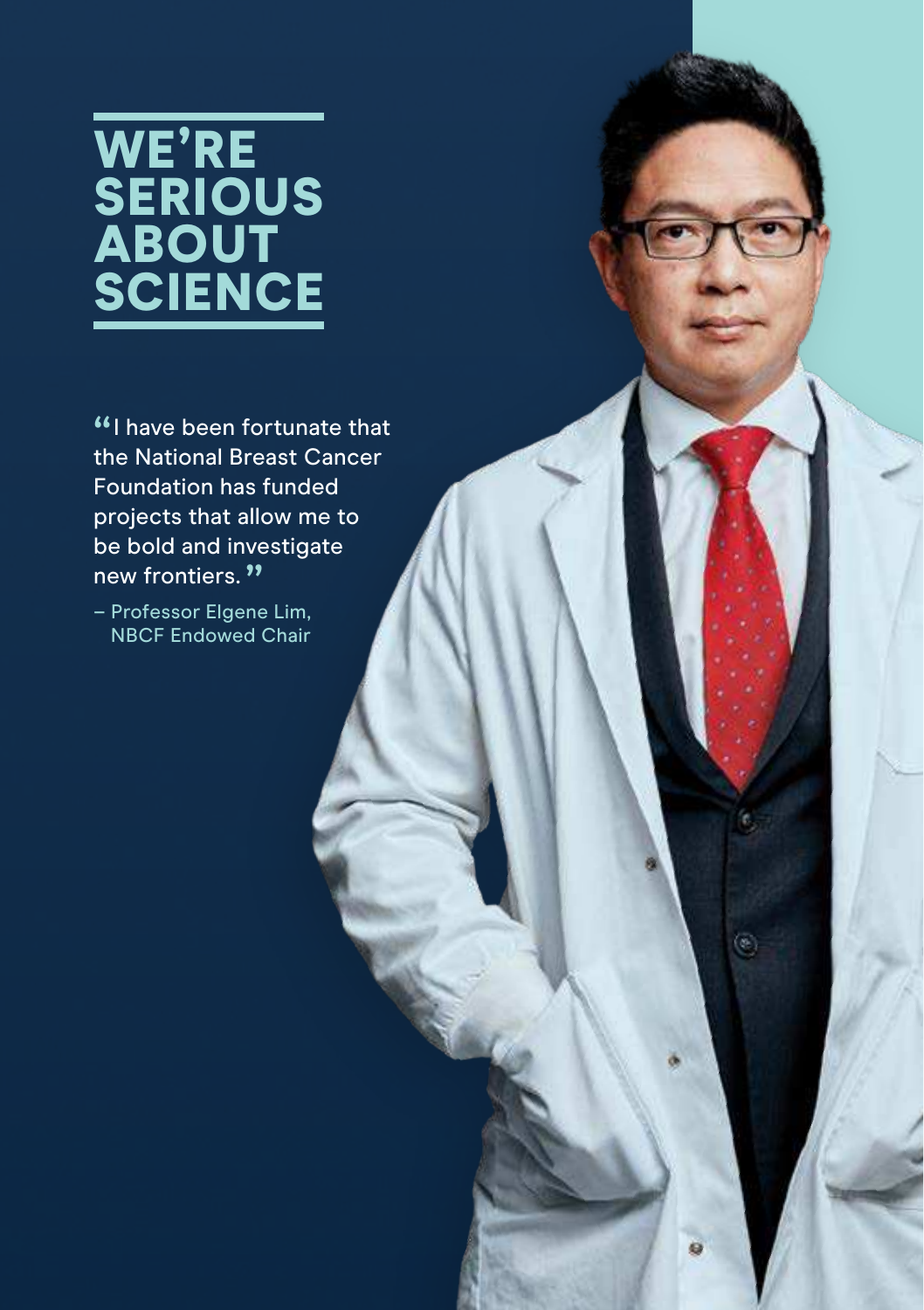**NBCF are committed to funding a broad spectrum of breast cancer research.** With gifts left in Wills by donors just like you, we can plan for the future. Your gift will enable us to invest in more research searching for new ways to prevent, detect, treat and save lives from breast cancer.

Your gift will enable us to power forward projects that will ensure that every life is saved from this devastating disease and the quality of life is also vastly improved. We can tackle the forms of the disease we currently lack solutions for, such as metastatic breast cancer, when cancer spreads from the breast to other parts of the body. We can focus on personalising medicine to each individual, developing tests to ensure that treatments will work for someone before they start the course. All in all, we can ensure everyone who develops the disease in Australia not only survives – but thrives.

Knowing we will receive donations far into the future will enable us to change the future for thousands of people across Australia and will take away the heartbreak, and the fear of a breast cancer diagnosis.

### **For every dollar donated to NBCF, \$3.40 is unlocked.**

How? We work hard to ensure we are only powering the most cutting-edge, world-class grants through our rigorous grant review process. As we only fund the best research, the incredible results our funded researchers get means that others want to, and do invest in them. On average NBCF projects are able to secure \$2.40 of additional funding for every \$1 invested by NBCF, to progress their work towards Zero Deaths.

NBCF researchers also collaborate with researchers in other cancer fields such as prostate, brain and ovarian cancers, maximising the potential to save as many lives as possible in Australia.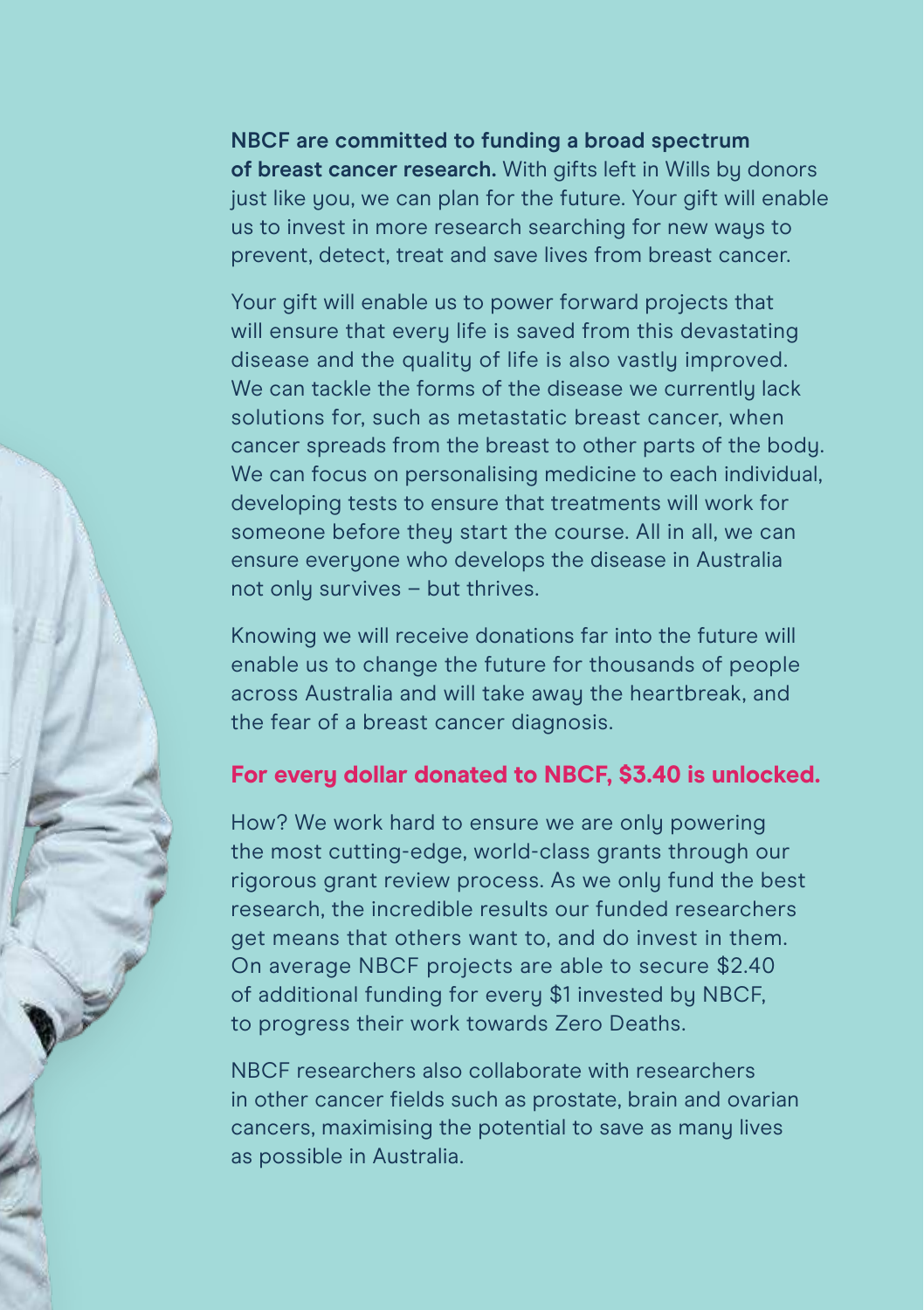# **STOPPING BREAST** CANCER IN <u>ITS TRACKS</u>

**"T**he clear differenc<br>between me and my The clear difference mum was that I was able to stop cancer in its tracks. Mum didn't have that option. "

– Kate, Research Guardian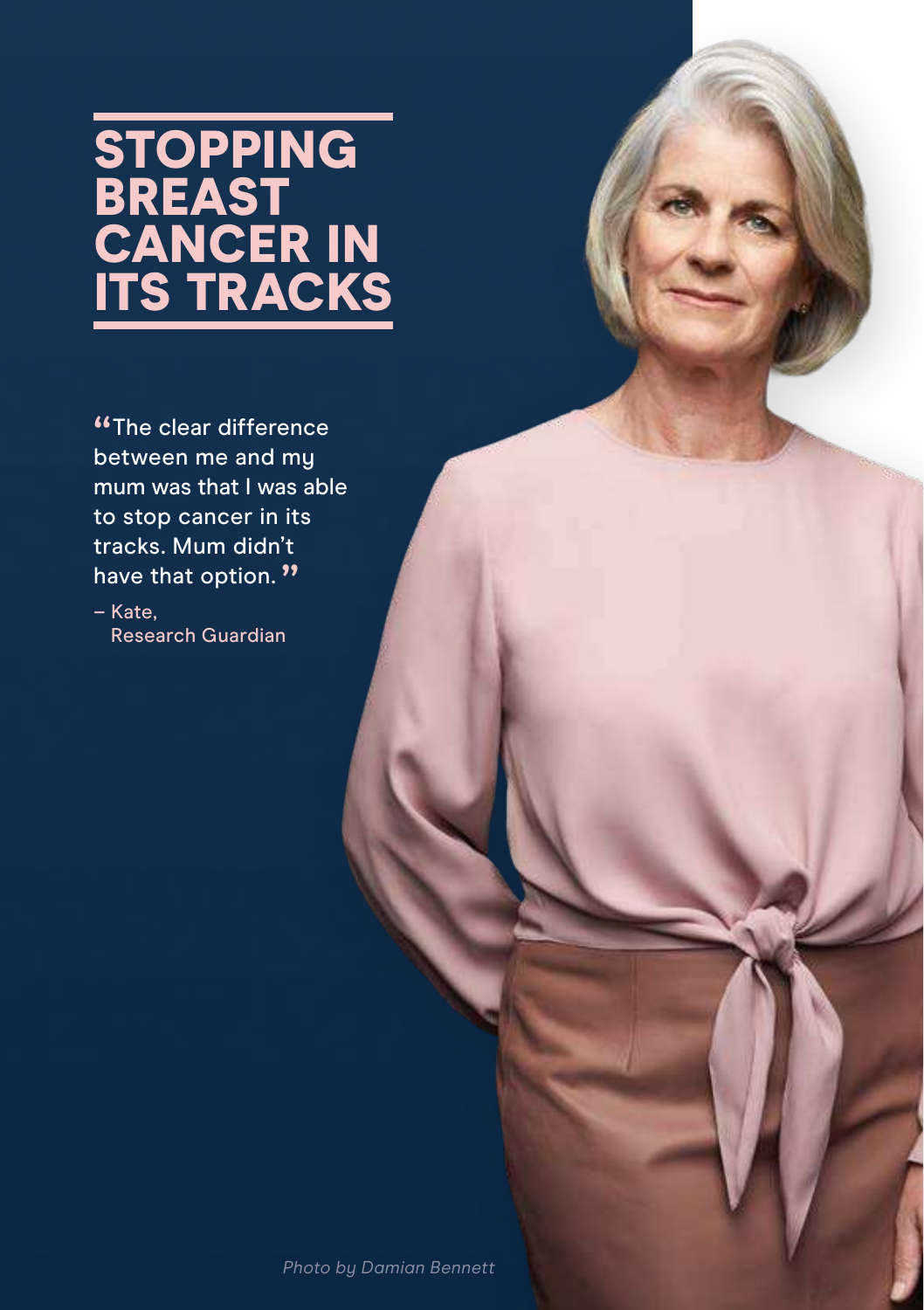**At the age of 49, Kate was diagnosed with breast cancer after a mammogram detected a small cancer in her breast.**  Mammograms were routine for Kate due to her strong family history of breast cancer. Her mother died from breast cancer when she was eight and her two older sisters were also diagnosed.

"When I was diagnosed I was in shock – even though I had been fearful about getting breast cancer my entire life due to my family history with the disease," she explained.

"At the time of my diagnosis much work had been done in discovering the BRCA1 and BRCA2 genes and their predisposition to breast cancer. However, doctors couldn't pinpoint the genes that caused my familial link, highlighting the need for further research to be conducted in this area."

Kate made the difficult decision to remove her breasts, and today she remains cancer-free and enjoys an active and healthy life with her family.

"Before I got involved with NBCF I couldn't bear to think what might happen after all that our family has been through," she said. "But now that I know so much about the research that NBCF is funding, I feel a lot calmer."

When the time came for Kate and her husband to make their Will, leaving a gift to NBCF to fund vital breast cancer research, was a natural and obvious choice.

"Because of my own experience I want to make a difference to breast cancer research both now and in the future. Todau's discoveries lau the foundation for new treatments and medical advancements that will benefit future generations," said Kate.

" Leaving a gift in my Will was a simple and seamless process. I encourage Australians who are passionate about making a difference to breast cancer to consider the National Breast Cancer Foundation when they are making or updating their Will. **"**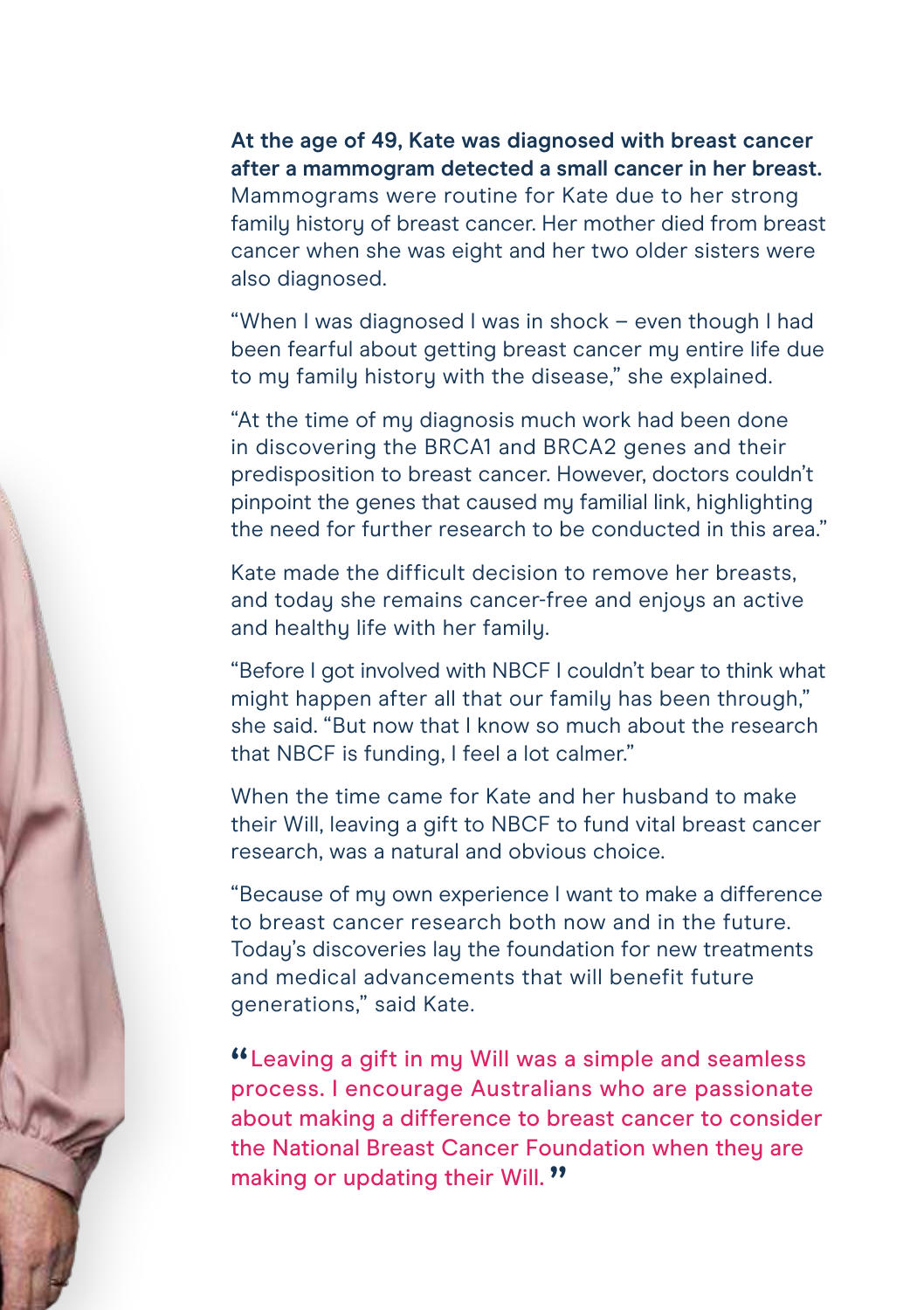# A SOLUTION FOR ONE OF BREAST CANCER'S BIGGEST PROBLEMS

**Thanks to NBCF funding, Dr Roberta Mazzieri at the Peter MacCallum Cancer Centre is working towards developing a vaccine to treat certain challenging types of breast cancers, such as triple negative breast cancer and cancer that has spread to the brain.**

 $^{46}$ By exploring what is the<br>best information to provid best information to provide to the immune system and the best way to deliver that information, the team have identified a number of potential vaccine targets, which we will now test.**""**<br>Diskerte Merrieri

– Dr Roberta Mazzieri, NBCF-funded researcher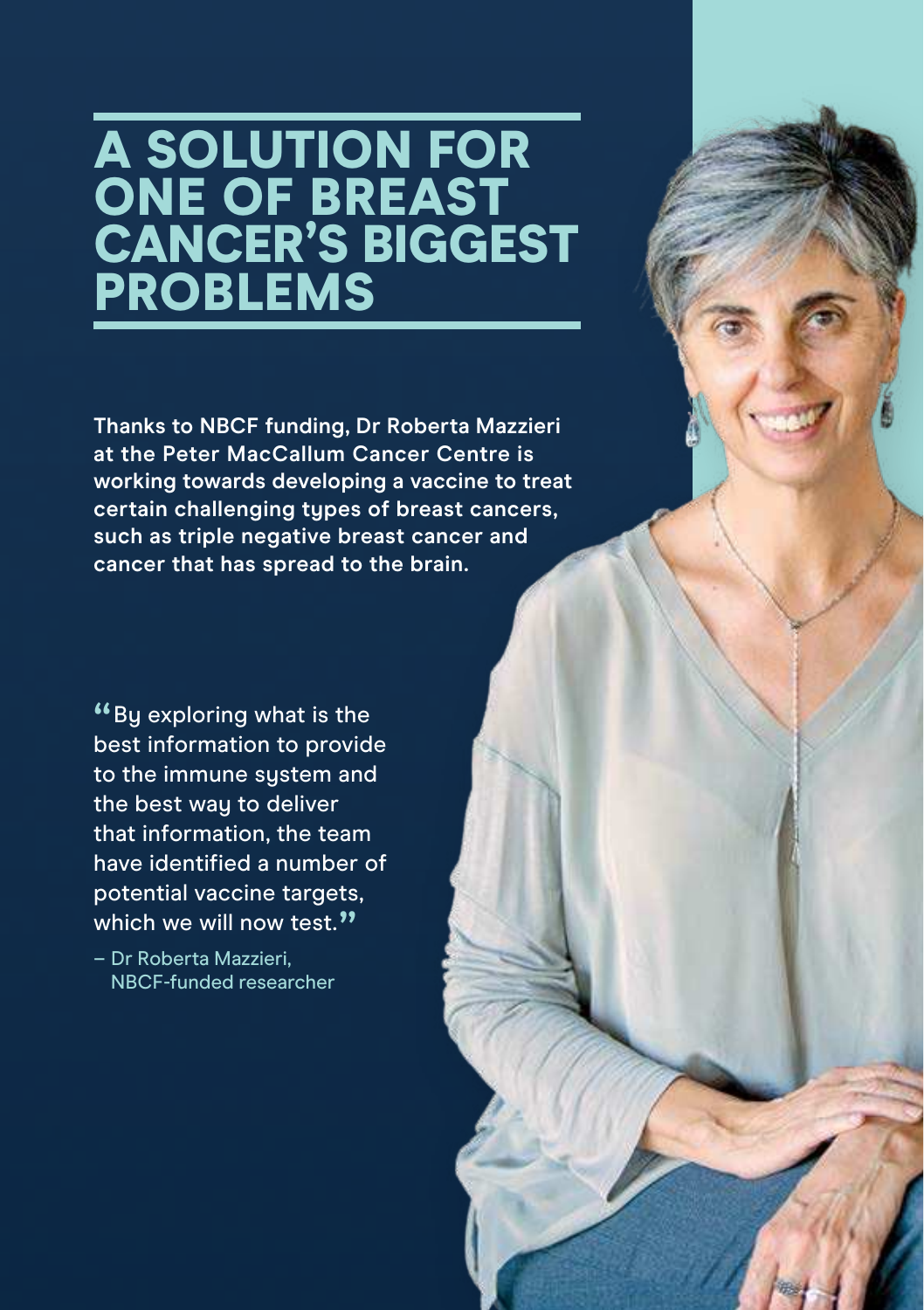## Harnessing the power of the immune sustem

Triple negative breast cancer and breast cancer that spreads to the brain are challenging to treat as they can be less responsive to chemotherapy treatments. Dr Mazzieri is truing to stop people who may be diagnosed with either of these types of breast cancer having to experience the fear and uncertainty of a second diagnosis in the future. She is working towards creating a vaccine that could help people to develop an immunity to these forms of the disease.

### **How will a vaccine work?**

The vaccine will target specific proteins found on the patient's own breast cancer cells together with a known immunotherapy drug to effectively teach the immune system to recognise and attack cancer cells, particularly if they separate from the tumour to spread around the body. This will stop them from settling and developing tumours in other parts of the body, a process that makes the disease incurable. Controlling the disease through personalised treatments and stopping this spread could save thousands of lives in the future if Dr Mazzieri's research is fruitful.

This is the cutting-edge research your support as a **Research Guardian** will help to make happen. Thank you.

# Without the generosity of people like you, this research wouldn't have been possible.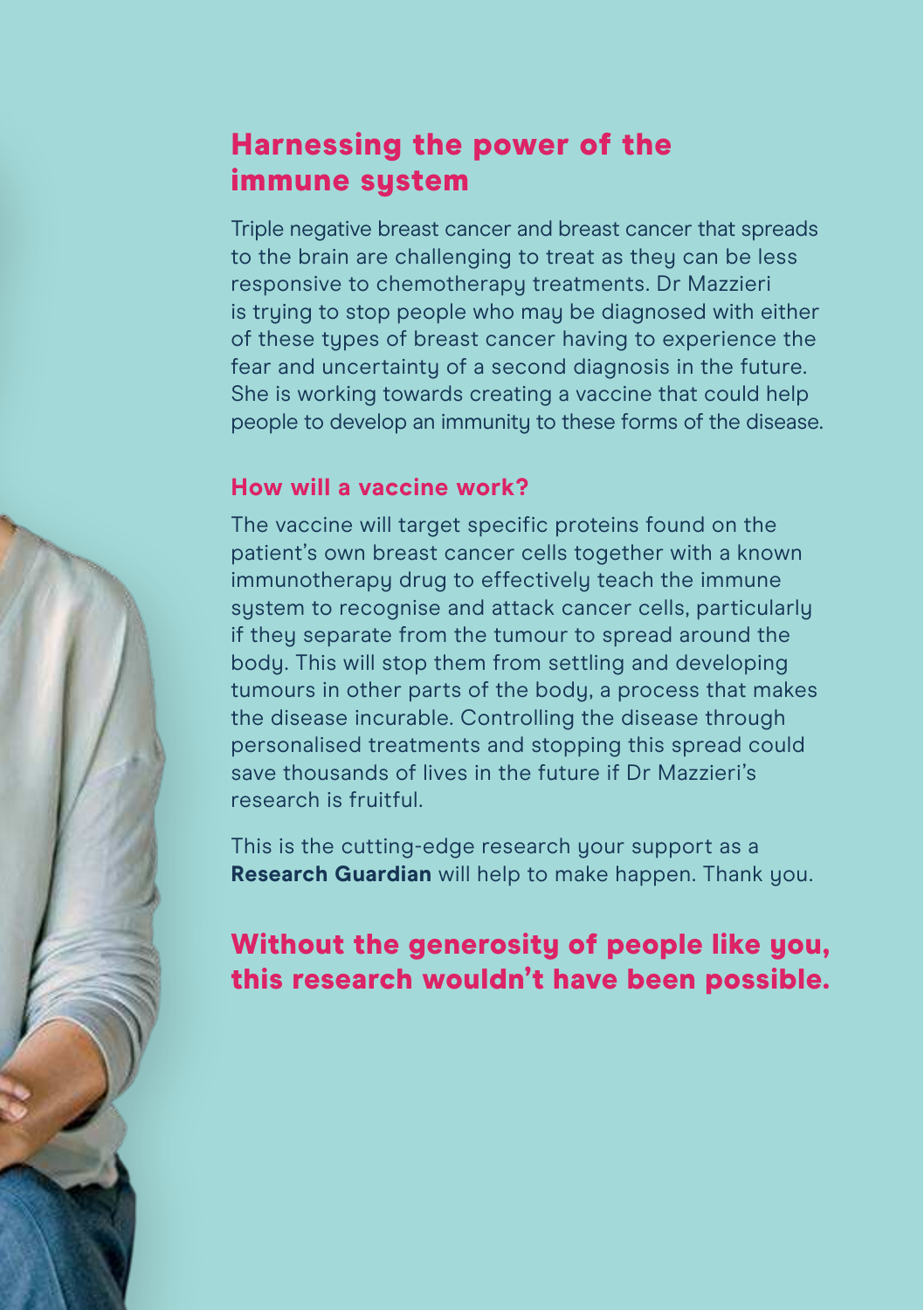# WHAT WE DO TODAY WILL ECHO DOWN THE **GENERATIONS**

**When you choose to leave a gift in your Will to the National Breast Cancer Foundation, you're joining a very special group of supporters, our**  Research Guardians.

This is an honorary membership in recognition of your generosity and commitment and enables us to thank you in your lifetime.

A gift in your Will to NBCF will enable researchers to continue to make discoveries which will protect future generations from breast cancer. It will bring forward the day when no family will experience the heartache of losing a loved one to breast cancer.

As a **Research Guardian**, you will receive exclusive invitations to lab tours and other special events, including regular opportunities to meet our CEO and team of talented researchers. We will also keep you up to date on the latest findings in breast cancer research.

Your gift will save lives. Become a Research Guardian today.

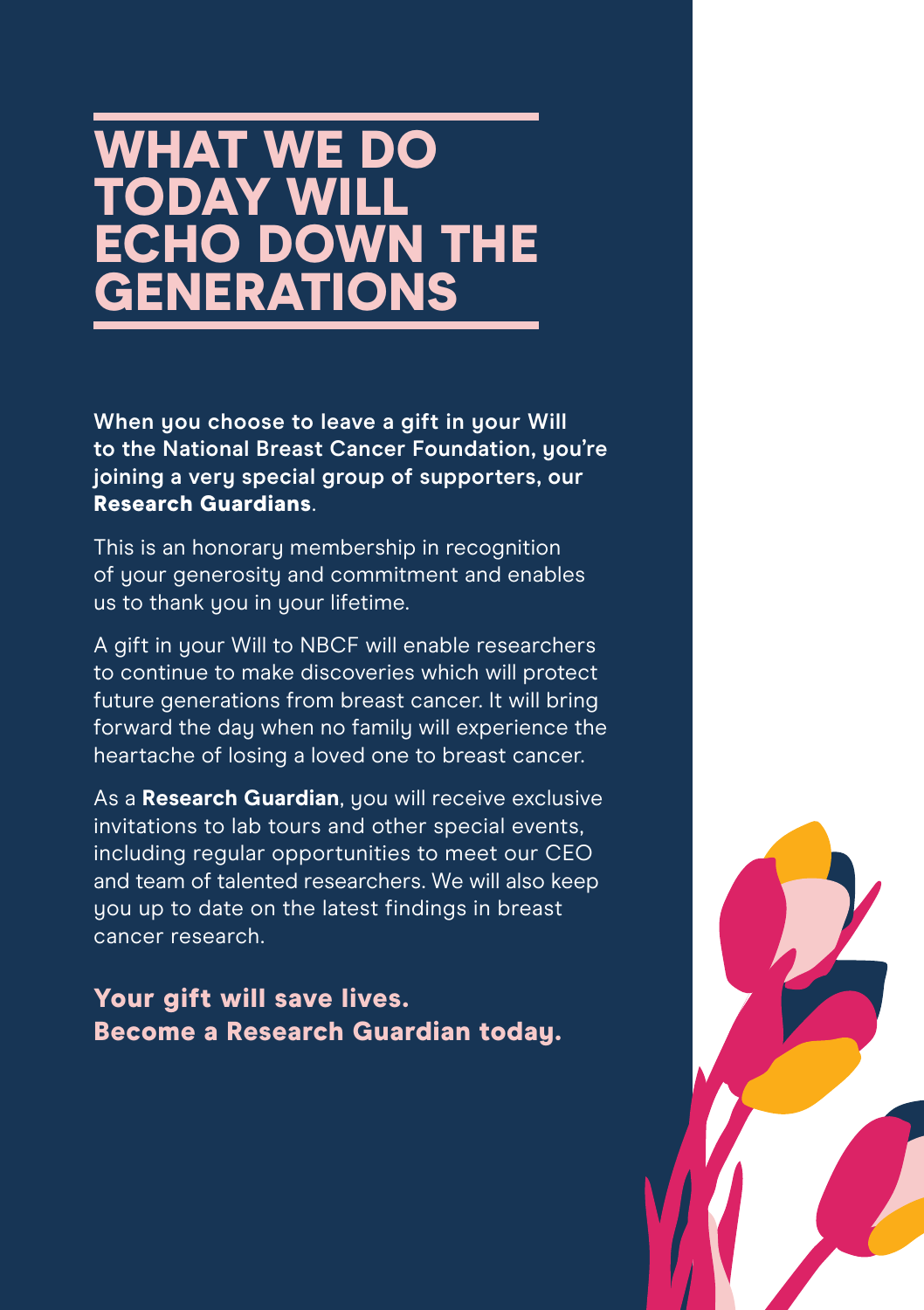" 'good' thing that I can do that will make a difference in the world. Leaving a gift in my Will to NBCF is an amazing gift and the last I could not be prouder of being able to play a role in breast cancer research. Breast cancer treatment has definitely come a long way but there is still a long way to go. To know that my gift may help improve the lives of others is a wonderful feeling. "

– Sarah, Research Guardian

"We have four granddaughters. We have<br>made a gift in our Wills to NRCE because made a gift in our Wills to NBCF because we want to enable researchers to make even more discoveries and develop effective new treatments which will protect our family and future generations from breast cancer. "



– Jill and Wayne, Research Guardians

" Cancer is everywhere and I've known some wonderful ladies, who, unfortunately lost their battles with the disease. I know many others who have gone through the terror of being diagnosed and the hard time of enduring treatment and all the time wondering whether you'll be one of those that survives... and for how long? Keep up the wonderful work! "

– Kerry, Research Guardian



"Cancer has affected many members of my<br>family My sister and my niece have both family. My sister and my niece have both battled breast cancer. I don't want to see any more members of my family go through the worry and pain that they did. Leaving a gift in my Will and becoming a Research Guardian, is one way I can help support research into the future to help beat this disease. "

– Norman, Research Guardian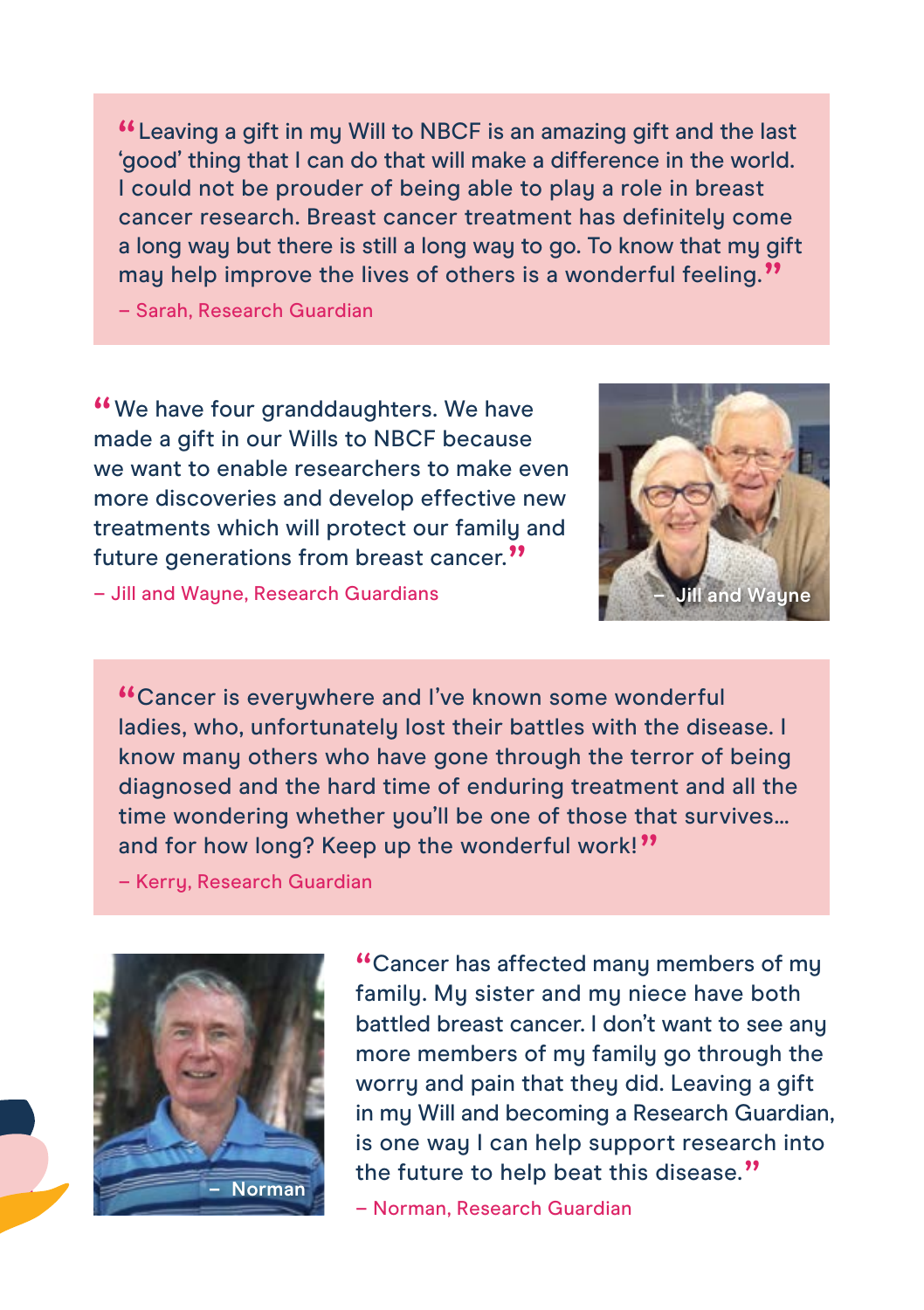# BECOMING A RESEARCH **GUARDIAN**

**It is important to have a Will to ensure your estate is given to the people and causes you most care about.** Making or updating your Will need not be expensive or complicated but you should seek legal advice and talk through how you wish your estate to be distributed. Reviewing your Will every few years is also important as circumstances change throughout your life such as marriage, sale of a property, birth of children or grandchildren and changes to family relationships.

### Every gift helps

Even a tiny percentage after all your other gifts have been made will make a real difference. There are several different waus to leave a gift in your Will.

#### • **A residual gift**

A residual bequest is a simple way to leave a gift that needn't interfere with any other specific bequests left to loved ones. This type of bequest retains its value over time (unlike a specific cash gift, that can reduce in value with inflation). Bu leaving a residual gift to NBCF you are instructing your Executor that, once your debts are paid and specific gifts are distributed to loved ones named in your Will,

the remainder (or a proportion of the remainder) of your estate will be gifted to NBCF

- **A fixed specific gift**  A gift in the form of other property such as real estate
- **Whole or part of your estate** You can leave your entire estate or any part of your estate to NBCF
- **A fixed sum of money** Also known as a pecuniary bequest, in the form of a specific cash amount. Your solicitor can advise you of ways to ensure the gift retains its relative value (for example, by increasing the amount by reference to CPI).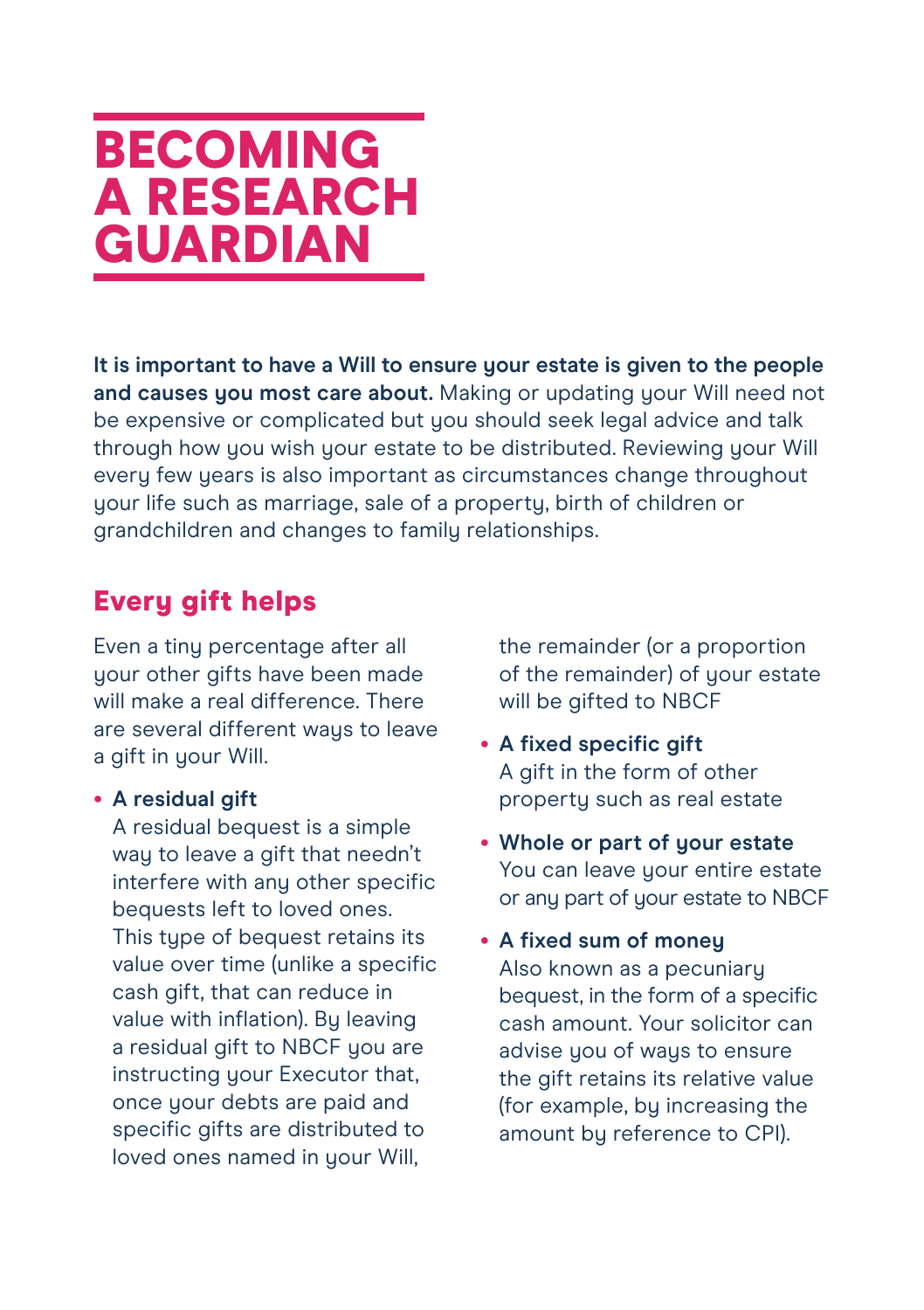

<mark>"</mark>Breast cancer is a really<br>complex disease. The mor complex disease. The more we know about it the better we can treat it and hopefullu prevent it altogether. It is only through research that we can achieve this."<br>Assasiate Bad

### Gifts in Wills – Quick Information

**Legal Name:**  National Breast Cancer Foundation

**ABN:** 37 144 841 707

**Address:**  GPO Box 4126, Sudney NSW 2001

It is very simple to include a gift to NBCF in your Will. Just use the following wording or supply it to your solicitor:

#### **Suggested wording for your Will:**

" Cancer Foundation, ABN 37 144 I bequeath to the National Breast 841 707, to promote and support breast cancer research,

- **a.** the residue of my estate, **OR**
- **b.** percentage of mu residuary estate (specified percentage), **OR**
- **c.** the sum of (specified sum), **OR**
- **d.** my specified assets,

free of all duties and taxes including, if any CGT, and the receipt of the Secretary or other authorised officer for the time being shall be a complete and sufficient discharge for the executor(s)."

We recommend you discuss the type of gift you would like to leave to NBCF with your solicitor.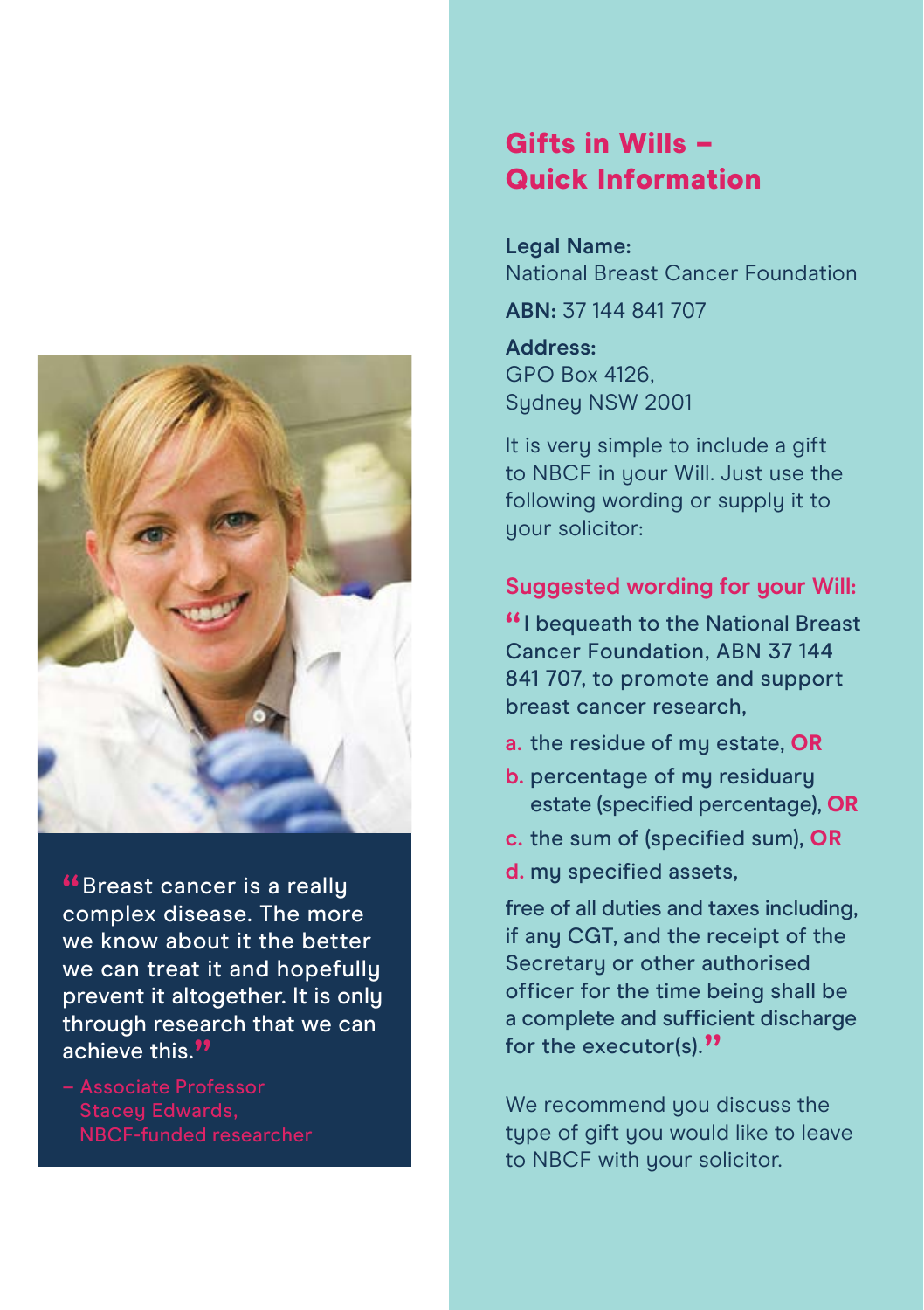# **FREQUENTLY** ASKED QUESTIONS

### **Why choose NBCF for my Will?**

When you support NBCF you are supporting targeted research. While other organisations provide critical care and support during a breast cancer diagnosis, only research can stop the disease – and save lives and our loved ones.

Research is improving our understanding of how breast cancer originates, grows and spreads so that we can improve the outcomes for all who are impacted.

### **What if you reach your goal of Zero Deaths by 2030?**

The incidence of breast cancer is rising. Research will be ongoing to identify and help us understand the prevention and risk factors, improve

early detection, create new and improved treatments and a better quality of life for those who have gone through a breast cancer diagnosis.

### **If I already have a Will, how can I add a gift now or change it?**

You can change your Will by adding a codicil to it. A codicil is a simple legal form to make minor changes or additions to an existing Will.

If you have re-thought your Will and want to make major changes, consider writing a new Will and 'revoking' (or cancelling) your old Will, as handwriting changes or making notes on it may invalidate the Will!

Please discuss this with your solicitor.

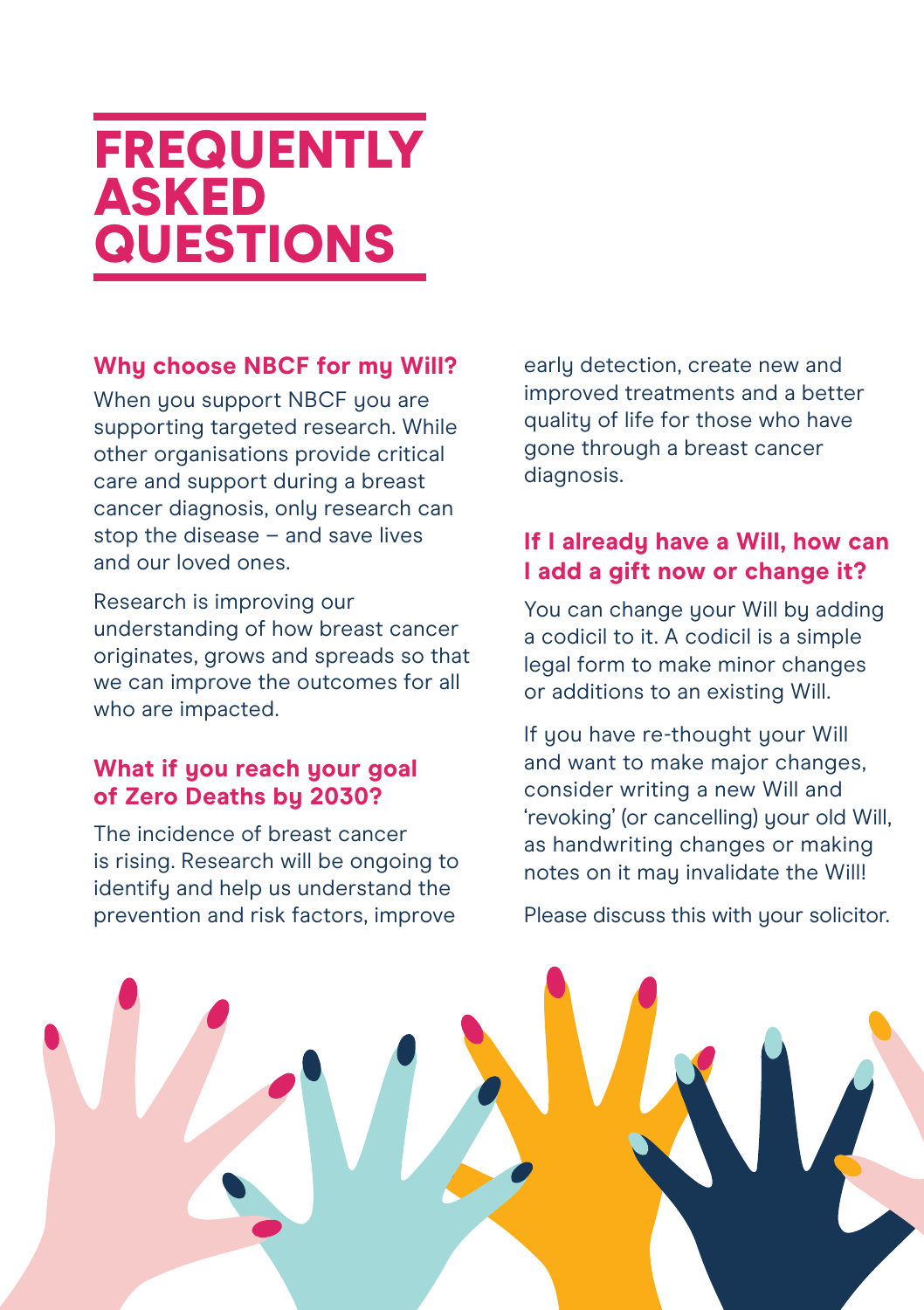#### **Do I need a solicitor to write my Will?**

We always recommend you seek independent legal advice.

**If you have decided to leave a gift in your Will to the National Breast Cancer Foundation, please do let us know as we would like to personally thank you and welcome you as a Research Guardian.**



**If you are unsure where to start when it comes to creating a Will, here are six simple steps:**

- Think about who you want to remember and take care of once you are gone
- Talk to trusted family and friends about your wishes if you feel comfortable to do so
- Consider the causes you've been passionate about in your lifetime
- Seek independent legal advice about making a Will. Talk to a solicitor or create your own with guidance
- If you are preparing your own Will, the National Breast Cancer Foundation is a member of these online Will services:

Willed – To use this service. please visit **https://www.willed.com.au/nbcf**

Gathered Here – To use this service, please visit **https://wills.gatheredhere.com. au/c/nbcf**

• Don't forget to update your Will if your circumstances change.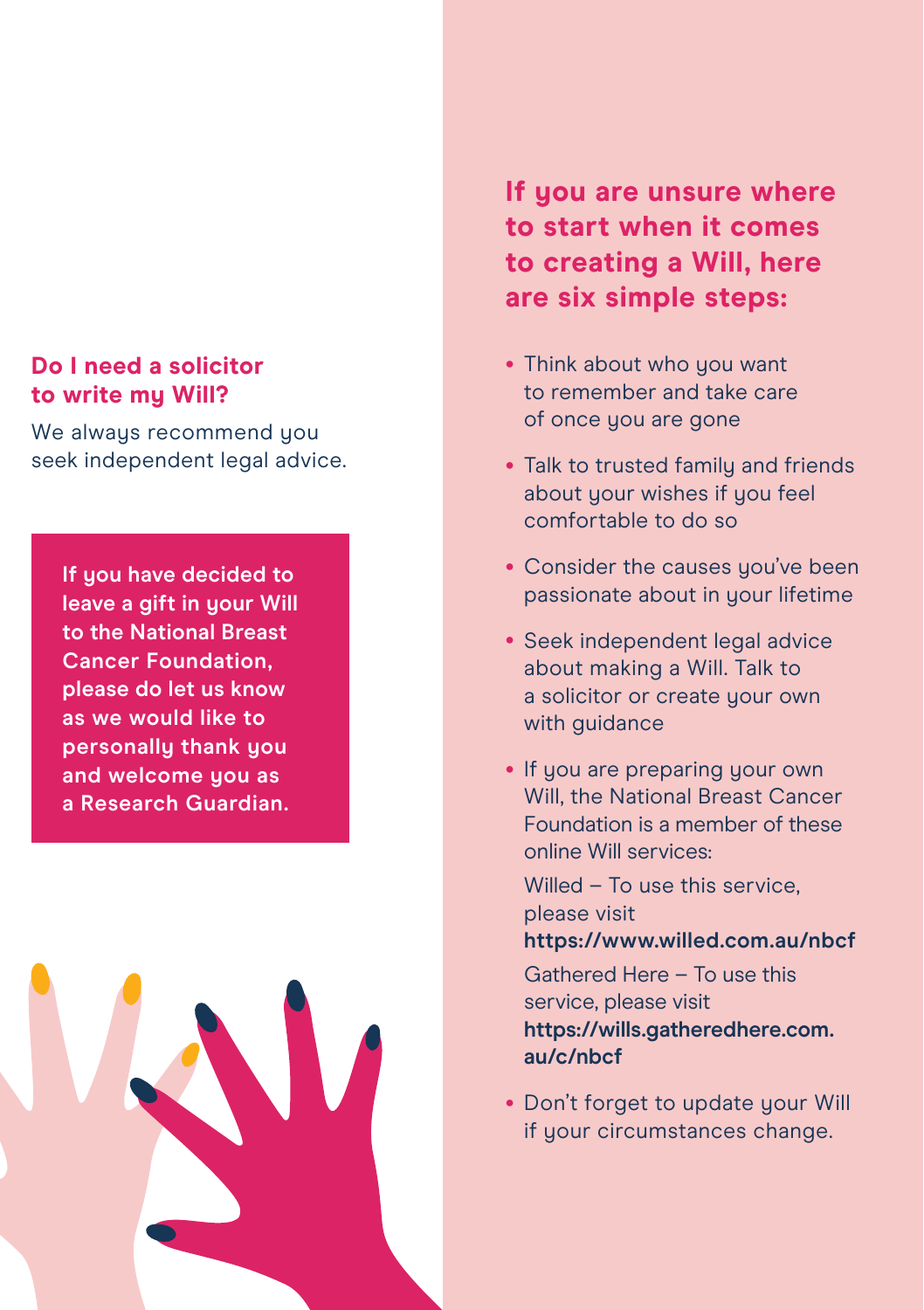# **OUR** PROMISE <u>TO YOU</u>

**When you choose to include a gift in your Will to NBCF:**

- **Your privacy and wishes will always be respected**
- **We understand that your family and loved ones come first.** Your Will is your legacy, and we encourage you to discuss your decisions with them
- **We respect and appreciate your gift, no matter the size.** Your support in achieving our vision is what matters most
- **We will invest your gift responsibly** into research with the most potential to protect future generations and their families from the impact of breast cancer
- **You and your loved ones will have the opportunity to connect with the work we are doing** and the impact it is having
- **Your gift will be used carefully** and cost effectively
- **If you wish, we will acknowledge and thank you** for your commitment to achieving our vision, and ensure that your dedication is remembered
- **We respect that you may change your mind** about including NBCF in your Will at any time.

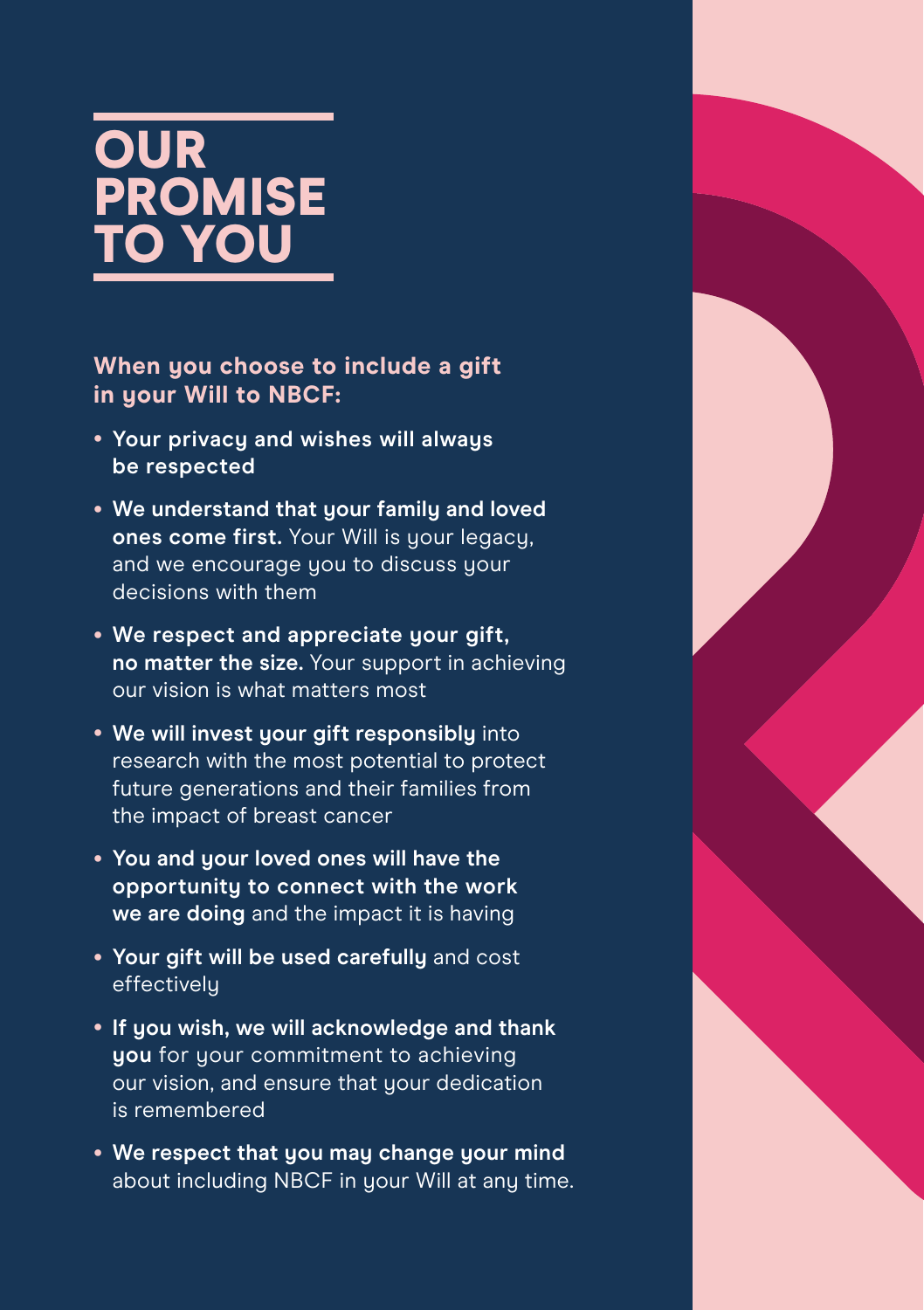

<u>"I was first diagnosed with<br>breast cancer in 2016, when</u> breast cancer in 2016, when my daughter was only a few months old. I was in total shock. I went on to have surgery followed by chemotherapy. Then in 2019, I found out that my breast cancer had returned. Just when I thought the worst

of it was over our lives were again turned upside down. I decided to have a bilateral mastectomy.

I know that breast cancer research is the reason I am here. I am (and will be) forever grateful to NBCF and the clever scientists they fund. Through their work we are finding new ways to prevent, detect and treat breast cancer. It is because of people like them, that I have the chance to see mu daughter grow up, grow old with mu husband and spend time with the ones I most love and cherish."<br>Law ediamased 2016 and 2019

– Lorna, diagnosed 2016 and 2019

"My wife recently had breast<br>cancer and benefited from cancer and benefited from the generosity of those whose previous gifts in their Wills funded scientific research which enabled her to receive an early diagnosis and the best treatment and care. I have two daughters so leaving a gift



in my Will to NBCF and becoming a Research Guardian, highlights how important breast cancer research is to me and my family."

– Max, Research Guardian